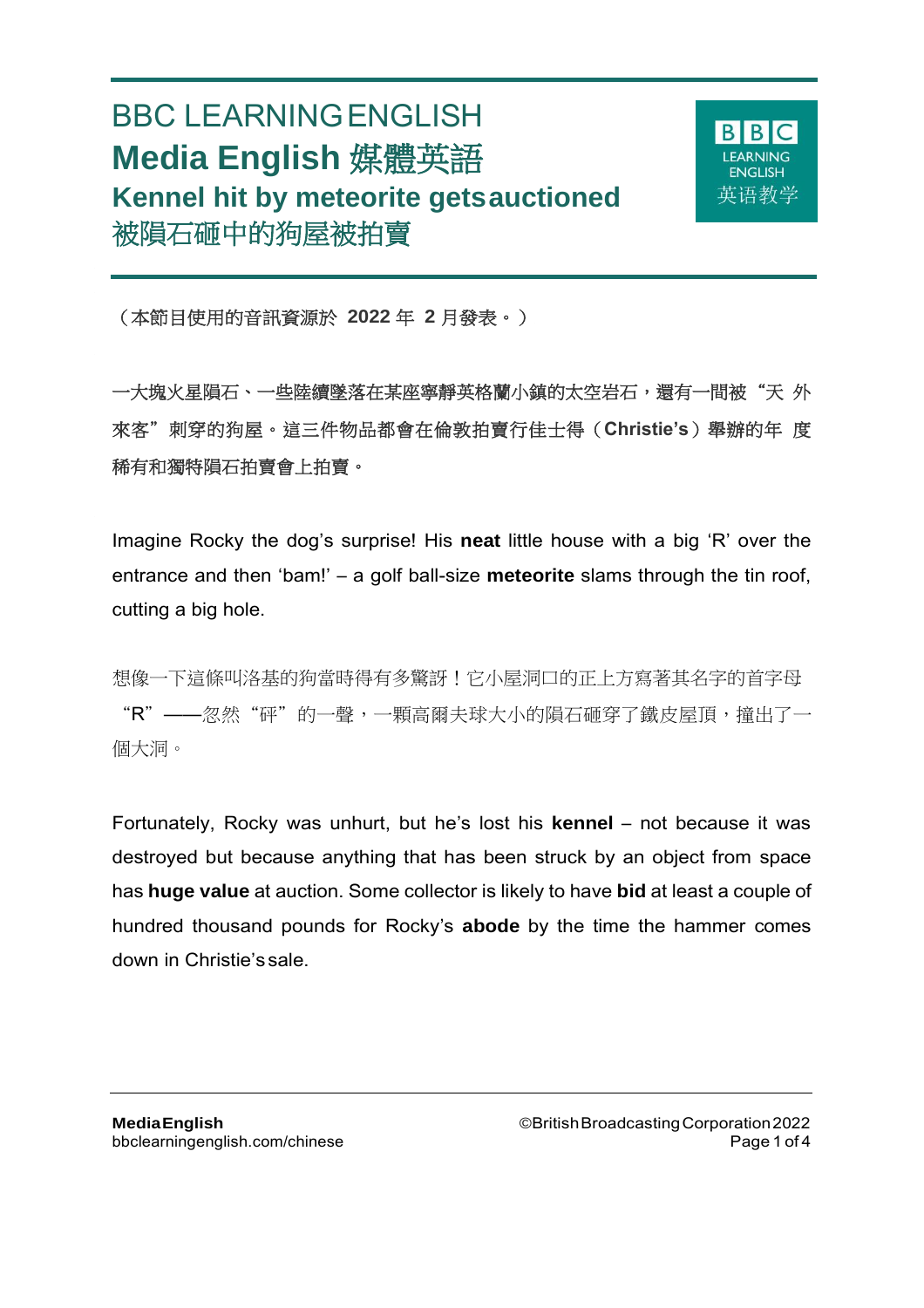幸好洛基沒有受傷,但它卻失去了狗屋,並不是因為被毀了,而是因為任何被太空物 體擊中的物件都在拍賣會上方的價值。在佳士得拍賣會上,很可能會有收藏家為 拍下洛基的住所在落槌前喊出至少數十萬英鎊的價格。

Also, on offer is a big chunk of Mars that was blasted off the planet's surface by an **asteroid impact**. And of keen UK interest, is a **fragment** of the Winchcombe meteorite that fell on Gloucestershire last year. It'll likely **fetch** more than 70 times its weight in gold.

此外,還有一個拍品是一大塊火星岩石,這是被小行星撞擊後,從火星表面撞出的隕 石。英國人特別會感興趣的拍品是去年墜落在格洛斯特郡溫奇科姆的一個隕石碎片。 它可能會賣出同重量黃金 70 多倍的價格。

| neat            | 小巧的     |
|-----------------|---------|
| meteorite       | 隕石      |
| kennel          | 狗屋,犬舍   |
| huge value      | 巨大價值    |
| bid             | 出價,喊價   |
| abode           | 住所      |
| asteroid impact | 小行星撞擊   |
| fragment        | 碎片      |
| fetch           | 賣得(某價格) |

## **1.** 詞彙表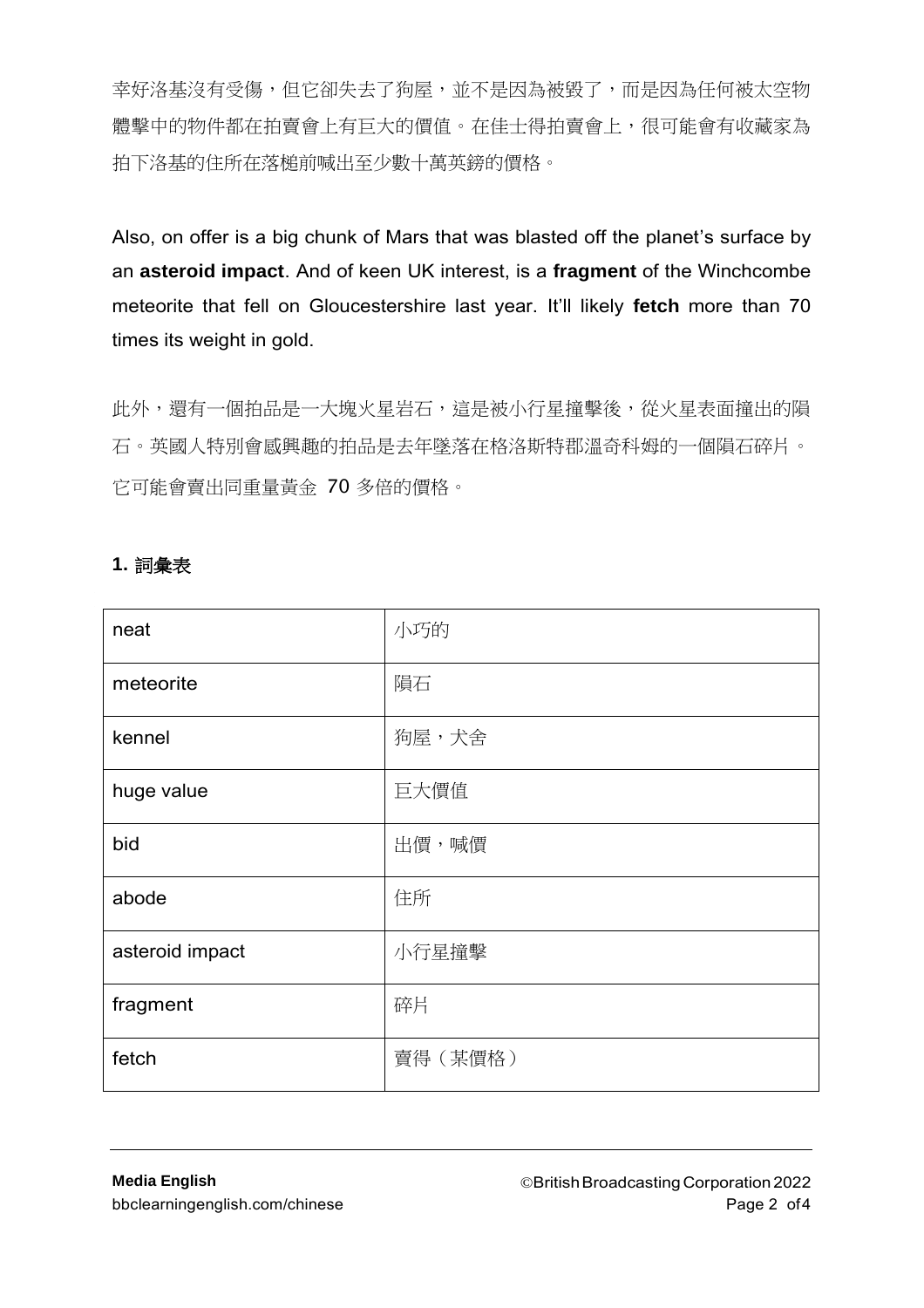## **2.** 閱讀理解:請在讀完上文後,回答下列問題。(答案見下頁)

- 1. How big was the meteorite that hit the dog kennel?
- 2. How badly injured was Rocky the dog?
- 3. What's special about an object from space that's sold at auction?
- 4. True or false? *Part of an asteroid from Mars is also being auctioned.*